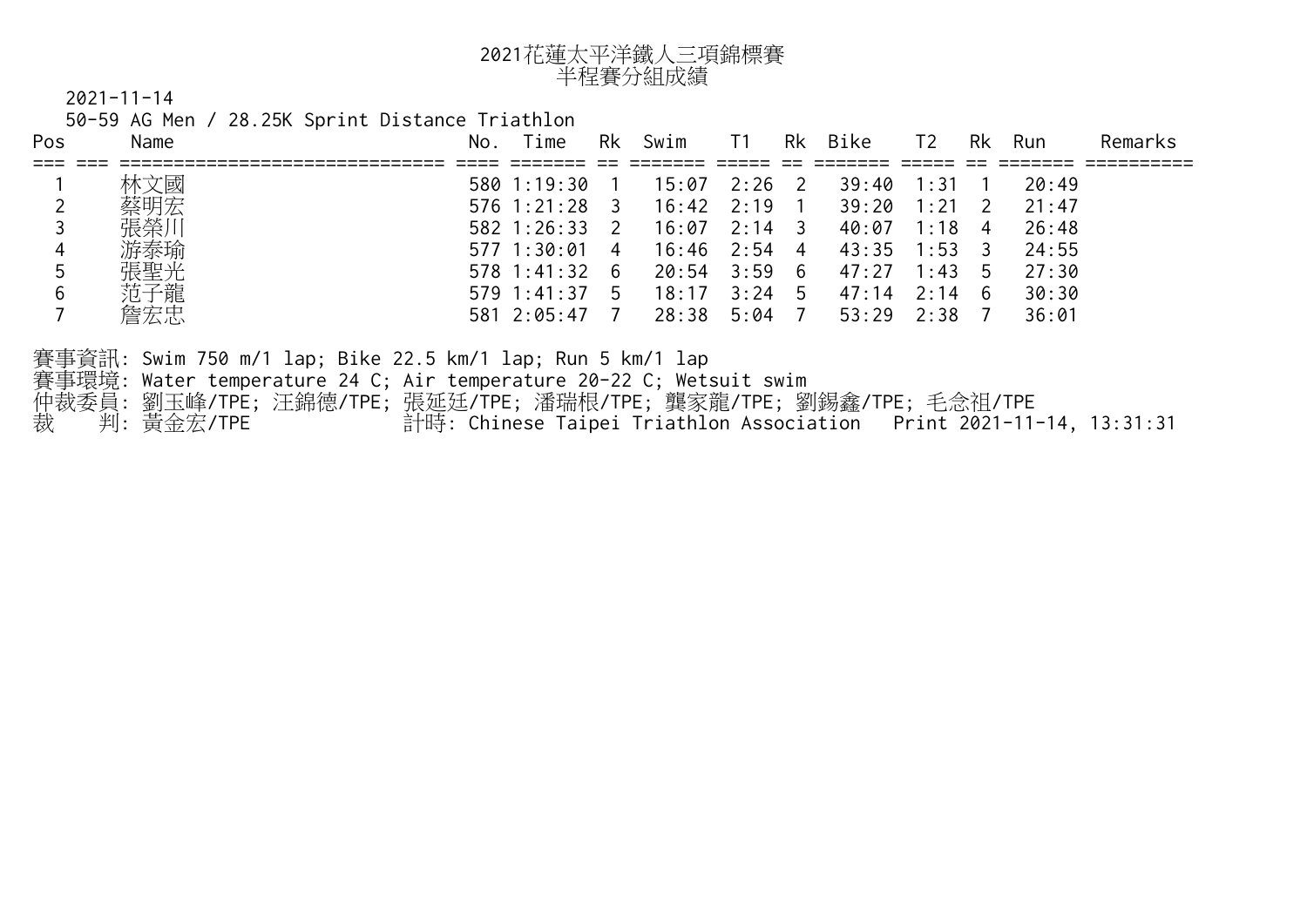| 2021花蓮太平洋鐵人三項錦標賽 |
|------------------|
| 半程賽分組成績          |

40-49 AG Men / 28.25K Sprint Distance Triathlon

| Pos            | Name    | No. | Time           | Rk             | Swim  | T1        | Rk  | Bike    | T <sub>2</sub> | Rk  | Run   | Remarks        |
|----------------|---------|-----|----------------|----------------|-------|-----------|-----|---------|----------------|-----|-------|----------------|
|                |         |     |                |                |       |           |     |         |                |     |       |                |
|                | 游承翰     |     | 547 1:18:31    | 2              | 12:59 | 2:34      | 2   | 40:54   | 1:24           |     | 20:42 |                |
| $\overline{c}$ | 吳冠億     |     | 568 1:25:16    | 3              | 15:10 | 2:51      |     | 39:22   | 2:02           | 6   | 25:52 |                |
|                | 方明誠     |     | 564 1:33:35    | 5              | 18:36 | 3:53      | 10  | 48:25   | 1:32           | 2   | 21:10 |                |
| 4              | 林暐皓     |     | 555 1:35:45 10 |                | 21:12 | 4:24      | -6  | 45:19   | 1:56           | 3   | 22:56 |                |
| 5              | 黎鑑輝     |     | 554 1:36:43    | 9              | 20:41 | 3:10      | 3   | 43:01   | 1:35           | 10  | 28:19 |                |
| 6              | 陳建浩     |     | 556 1:37:49    | 7              | 20:01 | 4:24      | 9   | 47:54   | 1:06           | 4   | 24:26 |                |
|                | 林柏青     |     | 560 1:41:26 14 |                | 23:56 | 3:24      | 5   | 45:15   | 2:27           |     | 26:27 |                |
| 8              | 劉棋溥     |     | 548 1:42:56    | $\overline{4}$ | 17:04 | 6:23      | 7   | 45:37   | $3:25$ 11      |     | 30:29 |                |
| 9              | 林宜正     |     | 566 1:44:32 13 |                | 23:09 | 4:07      | -8  | 47:52   | 2:21           | 8   | 27:04 |                |
| 10             | 鄭金源     | 551 | $1:50:55$ 12   |                | 21:41 | 7:27      | -11 | 50:11   | 3:47           | 9   | 27:51 |                |
| 11             | 陳建倫     |     | 558 1:52:37    | -8             | 20:15 | $3:26$ 15 |     | 56:54   | $1:02$ 13      |     | 31:01 |                |
| 12             | 施文暉     |     | 559 1:56:58    | 6              | 19:19 | $5:45$ 17 |     | 58:20   | $2:36$ 12      |     | 30:59 |                |
| 13             | 黃文傑     |     | 565 1:58:49 16 |                | 25:14 | 5:06      | 13  | 52:11   | $2:52$ 18      |     | 33:27 |                |
| 14             | 凌敬恆     |     | 553 1:58:54 11 |                | 21:32 | 6:41      | -12 | 51:04   | $3:55$ 19      |     | 35:43 |                |
| 15             | 呂學樺     |     | 561 2:03:34 15 |                | 25:05 | 4:45      | 18  | 58:36   | $2:58$ 16      |     | 32:12 |                |
| 16             | 黃<br>子軒 |     | 550 2:05:31 17 |                | 25:38 | 6:44      | 16  | 56:58   | 2:51           | -17 | 33:22 |                |
| <b>DNF</b>     | 謝禎鈐     | 549 |                |                |       |           | 4   | 44:51   | 2:33           | -5  |       | 25:14 SWIM DNF |
| <b>DSQ</b>     | 王昱融     | 552 |                |                |       |           | 14  | 54:05   | $1:53$ 15      |     |       | 31:31 SWIM異常   |
| <b>DSQ</b>     | 劉兆袁     | 557 |                |                |       |           | 19  | 1:00:45 | $2:58$ 14      |     |       | 31:29 SWIM異常   |
| <b>DNF</b>     | 林家興     | 546 |                |                | 9:37  | 5:34      | 20  | 1:03:59 | 4:55           | 20  |       | 46:25 SWIM DNF |

賽事資訊: Swim 750 m/1 lap; Bike 22.5 km/1 lap; Run 5 km/1 lap 賽事環境: Water temperature 24 C; Air temperature 20-22 C; Wetsuit swim 仲裁委員: 劉玉峰/TPE; 汪錦德/TPE; 張延廷/TPE; 潘瑞根/TPE; 龔家龍/TPE; 劉錫鑫/TPE; 毛念祖/TPE 裁 判: 黃金宏/TPE 計時: Chinese Taipei Triathlon Association Print 2021-11-14, 13:31:31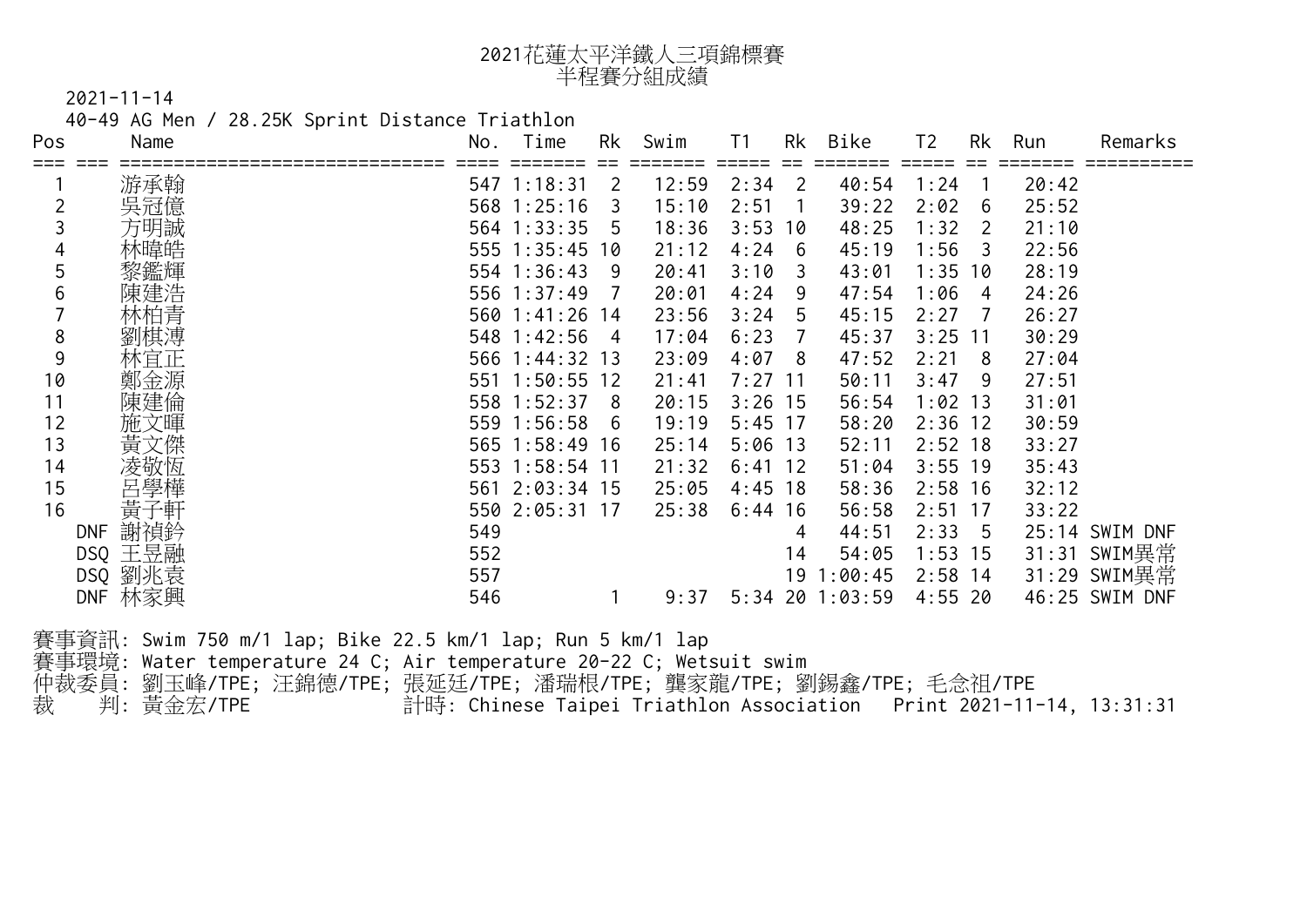| 2021花蓮太平洋鐵人三項錦標賽 |
|------------------|
| 半程賽分組成績          |

30-39 AG Men / 28.25K Sprint Distance Triathlon

| Name                            | No.                  | Time | Rk             | Swim                                                                                                                                                                                                                           | T1                                                         |                |                                                                                                                                                                  |                                                   |                                  |                                                                                                                           | Remarks                                                                                                                                                                                       |
|---------------------------------|----------------------|------|----------------|--------------------------------------------------------------------------------------------------------------------------------------------------------------------------------------------------------------------------------|------------------------------------------------------------|----------------|------------------------------------------------------------------------------------------------------------------------------------------------------------------|---------------------------------------------------|----------------------------------|---------------------------------------------------------------------------------------------------------------------------|-----------------------------------------------------------------------------------------------------------------------------------------------------------------------------------------------|
|                                 |                      |      | 2              | 12:43                                                                                                                                                                                                                          | 2:34                                                       |                | 36:42                                                                                                                                                            | 1:22                                              |                                  | 18:29                                                                                                                     |                                                                                                                                                                                               |
| 林克遜                             |                      |      |                | 12:09                                                                                                                                                                                                                          |                                                            | $\overline{2}$ | 37:49                                                                                                                                                            | 1:15                                              | 4                                | 21:32                                                                                                                     |                                                                                                                                                                                               |
|                                 |                      |      | -5             | 14:55                                                                                                                                                                                                                          |                                                            |                | 40:53                                                                                                                                                            | 1:21                                              | 2                                | 19:16                                                                                                                     |                                                                                                                                                                                               |
|                                 |                      |      | $\overline{4}$ | 13:48                                                                                                                                                                                                                          |                                                            | 5 <sup>7</sup> | 43:01                                                                                                                                                            |                                                   | 3                                | 19:23                                                                                                                     |                                                                                                                                                                                               |
|                                 |                      |      | 7              | 18:50                                                                                                                                                                                                                          |                                                            | 6              |                                                                                                                                                                  |                                                   | 5                                | 21:37                                                                                                                     |                                                                                                                                                                                               |
|                                 |                      |      |                | 13:45                                                                                                                                                                                                                          |                                                            | 4              |                                                                                                                                                                  |                                                   | 6                                | 27:46                                                                                                                     |                                                                                                                                                                                               |
| 建仁                              |                      |      |                | 23:40                                                                                                                                                                                                                          |                                                            | $\overline{7}$ |                                                                                                                                                                  |                                                   |                                  | 28:43                                                                                                                     |                                                                                                                                                                                               |
| 游創巖                             |                      |      |                | 19:15                                                                                                                                                                                                                          |                                                            |                |                                                                                                                                                                  |                                                   |                                  | 37:25                                                                                                                     |                                                                                                                                                                                               |
| 吳仲宣                             |                      |      |                | 23:30                                                                                                                                                                                                                          | 8:57                                                       | -9             |                                                                                                                                                                  |                                                   |                                  | 32:26                                                                                                                     |                                                                                                                                                                                               |
| 江昂                              |                      |      |                | 32:01                                                                                                                                                                                                                          |                                                            | - 8            | 48:33                                                                                                                                                            |                                                   |                                  | 34:01                                                                                                                     |                                                                                                                                                                                               |
| Durrant                         |                      |      |                | 18:46                                                                                                                                                                                                                          |                                                            |                |                                                                                                                                                                  |                                                   |                                  | 37:20                                                                                                                     |                                                                                                                                                                                               |
| 葉昱廷                             |                      |      |                | 33:22                                                                                                                                                                                                                          |                                                            |                | 55:40                                                                                                                                                            |                                                   |                                  | 35:13                                                                                                                     |                                                                                                                                                                                               |
| 郭彥孝                             |                      |      |                | 33:36                                                                                                                                                                                                                          |                                                            |                |                                                                                                                                                                  |                                                   |                                  | 32:18                                                                                                                     |                                                                                                                                                                                               |
| 陳銳馮                             |                      |      |                | 25:30                                                                                                                                                                                                                          |                                                            |                |                                                                                                                                                                  |                                                   |                                  | 45:36                                                                                                                     |                                                                                                                                                                                               |
| DSQ 黃正偉                         | 533                  |      |                |                                                                                                                                                                                                                                |                                                            | 10             | 52:38                                                                                                                                                            |                                                   |                                  |                                                                                                                           | 31:46 SWIM異常                                                                                                                                                                                  |
| 賽事環境:<br>仲裁委員:<br>判:<br>黃金宏/TPE |                      |      |                |                                                                                                                                                                                                                                |                                                            |                |                                                                                                                                                                  |                                                   |                                  |                                                                                                                           |                                                                                                                                                                                               |
|                                 | Marcos Perez Vazquez |      | 540 1:18:31    | $526$ 1:11:49<br>532 1:14:47<br>$542$ 1:18:16<br>$528$ 1:27:59<br>543 1:29:22 3<br>530 1:45:46 10<br>538 1:57:19 8<br>531 1:58:46 9<br>536 2:02:17 12<br>$527$ 2:05:21 6<br>541 2:10:28 13<br>537 2:14:09 14<br>535 2:23:46 11 | 賽事資訊: Swim 750 m/1 lap; Bike 22.5 km/1 lap; Run 5 km/1 lap |                | 2:04<br>$1:53-3$<br>1:34<br>2:35<br>3:10<br>3:57<br>$4:57$ 11<br>5:19<br>$4:10$ 15<br>$3:39$ 12<br>Water temperature 24 C; Air temperature 20-22 C; Wetsuit swim | 1:02:53<br>$5:39$ 13 1:00:06<br>$7:07$ 14 1:01:54 | 43:54<br>43:00<br>47:56<br>49:30 | 0:47<br>1:05<br>1:43<br>1:32<br>$53:50$ 1:53 14<br>$4:25$ 10<br>$2:25$ 11<br>$2:15$ 13<br>$2:36$ 12<br>2:339<br>$3:40$ 15 | Bike<br>Rk<br>Rk<br>T <sub>2</sub><br>Run<br>$2:01 \quad 8$<br>劉玉峰/TPE;汪錦德/TPE;張延廷/TPE;潘瑞根/TPE;龔家龍/TPE;劉錫鑫/TPE;毛念祖/TPE<br>計時: Chinese Taipei Triathlon Association Print 2021-11-14, 13:31:31 |

## CTTA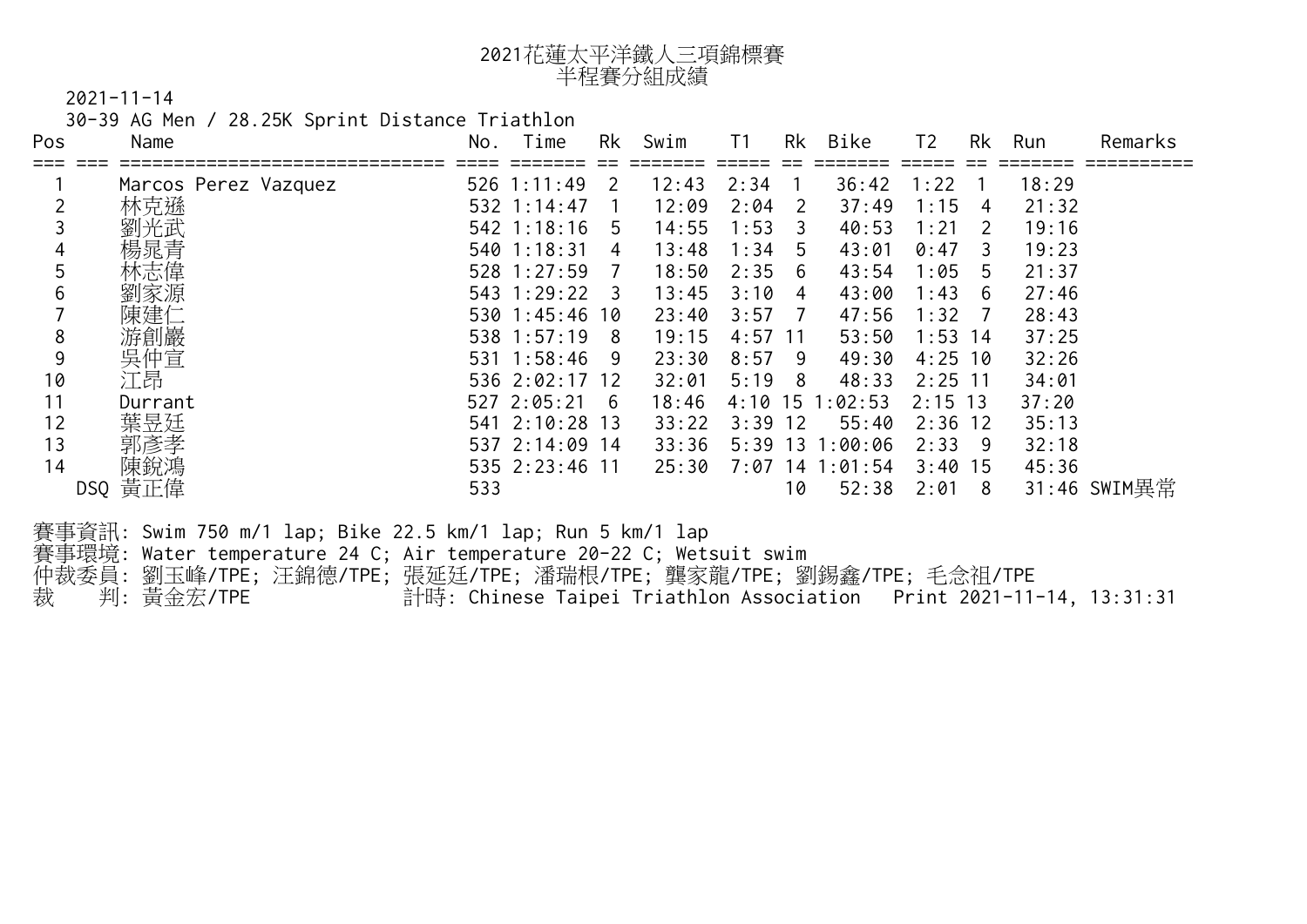| 2021花蓮太平洋鐵人三項錦標賽 |
|------------------|
| 半程賽分組成績          |

18-29 AG Men / 28.25K Sprint Distance Triathlon

| Pos                        | Name | No. | Time              | <b>Rk</b>       | Swim  |           | Rk                      | Bike              | T <sub>2</sub> | Rk | Run   | Remarks        |
|----------------------------|------|-----|-------------------|-----------------|-------|-----------|-------------------------|-------------------|----------------|----|-------|----------------|
|                            | 潘子易  |     | 519 1:02:32       |                 | 9:54  | 1:39      |                         | 33:08             | 0:50           |    | 17:04 |                |
|                            |      | 501 | 1:05:57           | 2               | 10:35 | 1:39      | $\overline{2}$          | 34:20             | 0:54           | 3  | 18:32 |                |
|                            | 張柏昌  | 521 | 1:13:10           | 4               | 12:40 | 1:30      | $\overline{\mathbf{3}}$ | 37:50             | 0:54           | 4  | 20:19 |                |
|                            |      |     | $512$ 1:15:43     | 8               | 15:39 | 2:44      | 4                       | 37:56             | 1:14           | 2  | 18:12 |                |
| 5                          |      |     | $502$ 1:24:27     | 5               | 12:45 | 1:45      | 7                       | 45:44             | 21:31          | 6  | 22:44 |                |
| 6                          |      |     | 518 1:35:00 12    |                 | 20:27 | 4:59      | 5                       | 43:12             | 2:34           |    | 23:51 |                |
|                            |      |     | $517 \; 1:36:58$  | $-9$            | 18:52 | 4:30      | 6                       | 45:37             | 2:09           | 8  | 25:52 |                |
| 8                          | 嘉展   |     | 508 1:37:28 10    |                 | 19:30 | 3:51      | 9                       | $50:53$ 1:12      |                | 5  | 22:04 |                |
| 9                          |      |     | $510 \ \ 1:42:09$ | $\overline{11}$ | 20:15 | 4:07      | 8                       | 48:28             | $1:32$ 10      |    | 27:48 |                |
| 10                         |      |     | 516 1:42:43       | 6               | 15:12 | 2:18      | -11                     | 52:23             | $1:42$ 17      |    | 31:11 |                |
| 11                         | 羅品昇  |     | $505$ 1:53:16 13  |                 | 21:44 | $5:38$ 12 |                         | 54:10             | $2:29$ 14      |    | 29:18 |                |
| 12 <sup>2</sup><br>$\star$ |      |     | 509 1:57:35       |                 |       |           |                         |                   |                | 15 |       | 30:55 掉晶片      |
| 13                         |      |     | 504 2:00:39 18    |                 | 31:05 | $3:19$ 13 |                         | 57:14             | 1:48           | 9  | 27:14 |                |
| 14                         |      |     | 515 2:04:34 16    |                 | 22:38 | $5:58$ 14 |                         | 58:01             | 1:41           | 18 | 36:18 |                |
| 15                         | 王宣博  |     | 511 2:06:10 17    |                 | 23:14 | 4:30      |                         | $17 \t1:07:46$    | $1:44$ 12      |    | 28:58 |                |
| 16                         |      |     | 514 2:09:52 14    |                 | 21:57 |           |                         | 7:20 18 1:09:47   | $2:49$ 11      |    | 28:00 |                |
| 17                         |      |     | 522 2:11:15 15    |                 | 22:24 | 3:16      | 16                      | 1:04:53           | $1:20$ 19      |    | 39:24 |                |
| DSQ                        |      | 513 |                   |                 |       |           | 10                      | 51:37             | $1:49$ 16      |    |       | 31:05 SWIM異常   |
| <b>DNF</b>                 | 葉瑞彰  | 507 |                   | 19              | 45:10 | 3:04      | 15                      | 59:36             | $1:27$ 13      |    |       | 29:09 SWIM DNF |
|                            | 黃志超  | 503 |                   |                 | 15:18 |           |                         | $2:02$ 19 1:13:46 |                |    |       |                |
| <b>DNF</b>                 | 楊逸庠  | 520 |                   |                 | 12:35 | 1:33      |                         |                   |                |    |       |                |

賽事資訊: Swim 750 m/1 lap; Bike 22.5 km/1 lap; Run 5 km/1 lap

賽事環境: Water temperature 24 C; Air temperature 20-22 C; Wetsuit swim 仲裁委員: 劉玉峰/TPE; 汪錦德/TPE; 張延廷/TPE; 潘瑞根/TPE; 龔家龍/TPE; 劉錫鑫/TPE; 毛念祖/TPE

裁 判: 黃金宏/TPE 計時: Chinese Taipei Triathlon Association Print 2021-11-14, 13:31:31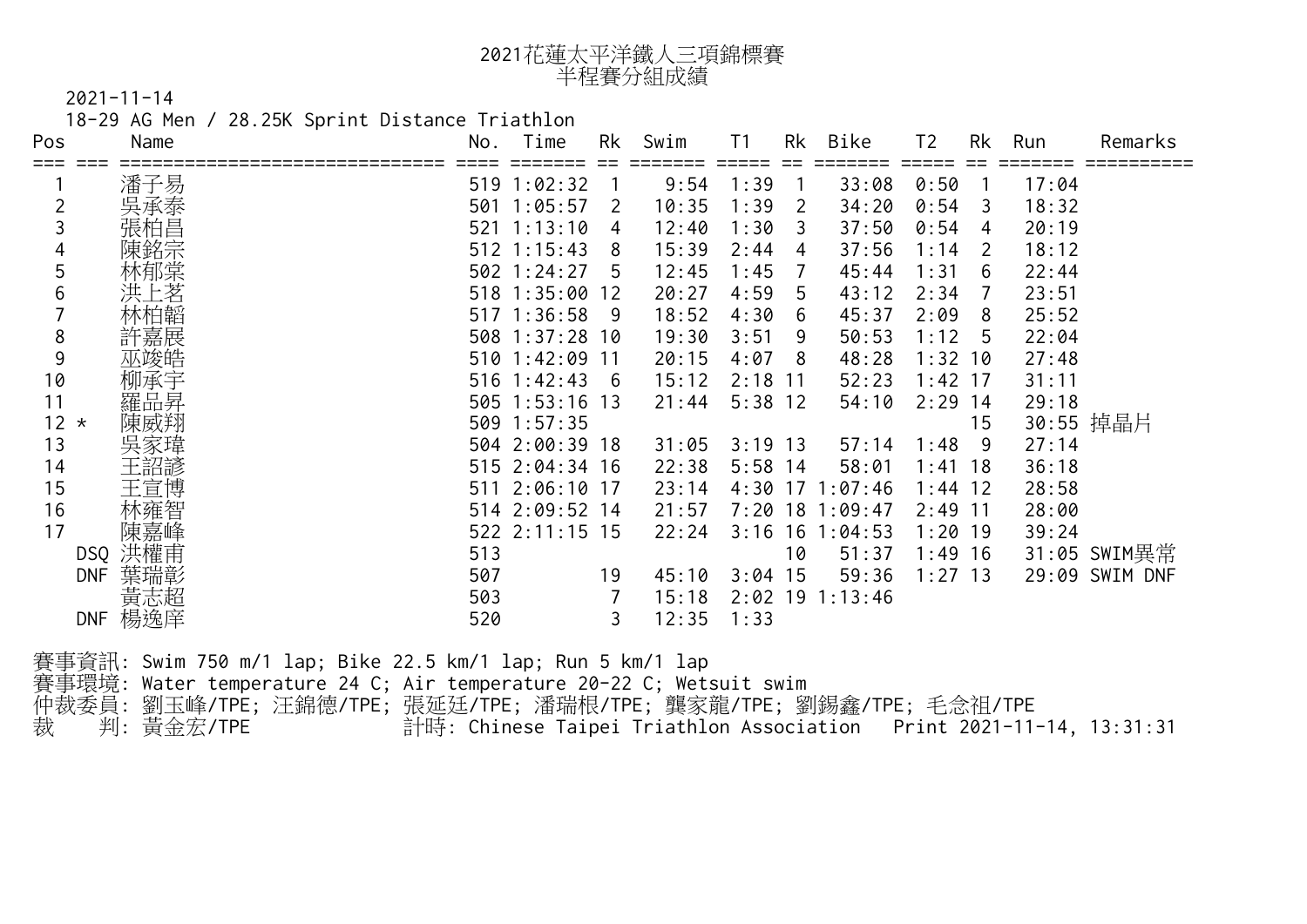| 2021花蓮太平洋鐵人三項錦標賽 |
|------------------|
| 半程賽分組成績          |

2021-11-14 16-17 AG Men / 28.25K Sprint Distance Triathlon

| Pos            | Name          | No. | Time           | <b>Rk</b><br>=E | Swim  | T <sub>1</sub> | <b>Rk</b>      | <b>Bike</b> | T <sub>2</sub> | <b>Rk</b>      | Run   | Remarks            |
|----------------|---------------|-----|----------------|-----------------|-------|----------------|----------------|-------------|----------------|----------------|-------|--------------------|
| $==$           | 藍文謙           |     | 423 1:05:34    | $\overline{2}$  | 10:31 | $-1:19$        |                |             |                | 2              | 18:16 | 高中甄試               |
| $\overline{2}$ | 邱柏升           |     | 403 1:07:07    | $\overline{7}$  | 11:17 | 1:24           |                |             |                |                |       | 18:15 高中甄試         |
| 3              |               |     | 426 1:07:28    | -1              | 10:29 | 1:28           |                | 34:33       | 0:50           | 8              |       | 20:10 高中甄試         |
| 4              |               |     | 436 1:08:13    | 6               | 11:15 | 1:34           |                |             |                | 4              | 19:12 |                    |
| 5              |               | 421 | 1:08:51        | $\overline{3}$  | 10:43 | 1:32           |                |             |                | $\overline{7}$ | 19:58 | 高中甄試               |
| 6              | 曾             | 416 | 1:11:23        | $\overline{4}$  | 10:49 | 1:27           |                |             |                | 14             | 22:30 | 高中甄試               |
| $\overline{7}$ | 田恩瑋           | 417 | 1:12:03        | 9               | 12:00 | 1:45           | 2              | 37:56       | 1:04           | 5              | 19:20 | 高中甄試               |
| 8              | 澈             | 414 | 1:12:31        | 8               | 11:36 | 1:45           | $\overline{4}$ | 38:39       | 0:52           | 6              | 19:41 | 高中甄試               |
| 9              | 謝昕諺           |     | 418 1:15:31 12 |                 | 13:10 | 1:30           |                |             |                | 10             | 21:02 | 高中甄試               |
| 10             |               |     | 411 1:17:40 24 |                 | 16:24 | 2:38           |                |             |                | $\overline{3}$ | 18:20 | 高中甄試               |
| 11             | 廖軒凱           |     | 407 1:18:52 19 |                 | 14:58 | 1:54           |                |             |                | 16             | 22:39 | 高中甄試               |
| 12             | 梁逢佑           |     | 419 1:20:02 13 |                 | 13:45 | 1:42           | 6              | 40:04       | 0:50.20        |                | 23:43 | 高中甄試               |
| 13             | 周賢丞           |     | 406 1:20:43 31 |                 | 17:41 | 2:22           | $\overline{3}$ | 37:59       | $1:09$ 11      |                | 21:34 | 高中甄試               |
| 14             | 廖赫奕           |     | 424 1:22:51 28 |                 | 17:21 | 2:12           | 5              | 39:27       | $1:26$ 13      |                | 22:27 | 高中甄試               |
| 15             | 陳泓文           |     | 408 1:24:25 21 |                 | 15:22 | $2:24$ 10      |                | 43:17       | $0:46$ 15      |                | 22:38 | 高中甄試               |
| 16             | 王詠威           |     | 410 1:24:46 20 |                 | 15:01 | 2:33           | $\overline{7}$ | 40:32       | $1:31$ 23      |                | 25:11 | 高中甄試               |
| 17             | = 張震緯<br> 陳楷承 |     | 438 1:24:47 22 |                 | 15:57 | 2:24           | 9              | 41:39       | $1:28$ 19      |                | 23:21 |                    |
| 18             |               |     | 405 1:25:51 36 |                 | 20:50 | 2:25           | 8              | 41:09       | 1:109          |                | 20:19 | 高中甄試               |
| 19             | 陳紘            |     | 427 1:31:21 15 |                 | 14:13 | $2:32$ 15      |                | 45:46       | $1:15$ 27      |                | 27:37 | 高中甄試               |
| 20             | 高雋庭           |     | 425 1:32:10 27 |                 | 16:35 | $3:08$ 19      |                | 48:01       | $1:16$ 18      |                | 23:11 | 高中甄試               |
| 21             | 陳泰河           |     | 402 1:33:18 34 |                 | 18:25 | $2:33$ 13      |                | 45:18       | $0:59$ 24      |                | 26:06 | 高中甄試               |
| 22             | 吳秉翰           | 420 | 1:33:42.30     |                 | 17:33 | $2:52$ 14      |                | 45:29       | 1:00206        |                | 26:49 | 高中甄試               |
| 23             | 林大芮           | 413 | $1:34:13$ 16   |                 | 14:25 | $2:23$ 16      |                | 46:13       | 1:36.30        |                | 29:39 | 高中甄試               |
| 24             | 江庭寬           | 428 | $1:34:33$ 26   |                 | 16:30 | $3:11$ 22      |                | 51:02       | $1:56$ 12      |                | 21:56 | 高中甄試               |
| 25             | 林宇廉           |     | 437 1:34:57 14 |                 | 14:10 | $2:39$ 25      |                | 52:50       | $0:53$ 21      |                | 24:26 |                    |
| 26             | 袁兆麟           |     | 439 1:36:00 17 |                 | 14:33 | $2:44$ 20      |                | 49:00       | $1:49$ 28      |                | 27:57 |                    |
| 27             | 陳威錡           |     | 440 1:37:27 35 |                 | 19:32 | $3:03$ 11      |                | 43:35       | $1:18$ 31      |                | 30:02 |                    |
| 28             | 楊庭榛           |     | $415$ 1:39:33  | 33              | 18:21 | $2:12$ 17      |                | 46:37       | $1:11$ 34      |                | 31:14 | 高中甄試               |
| 29             | 楊勻皓           |     | 409 1:40:33 23 |                 | 16:03 | $1:53$ 24      |                | 52:48       | $1:42$ 29      |                | 28:08 | 高中甄試               |
| $^\star$       | 何彥滔           | 445 |                | 11              | 13:10 | $2:02$ 18      |                | 47:55       | $1:40$ 22      |                | 24:40 | 1<br>不具得獎資<br>不具得獎 |
| $^\star$       | 梁睿誠           | 447 |                | 18              | 14:35 | $2:36$ 21      |                | 50:34       | $1:47$ 17      |                | 22:46 |                    |
| $\star$        | 雷博元           | 448 |                | 37              | 22:03 | 2:42           |                |             |                | 32             | 30:08 | 不具得獎資              |
|                |               |     |                |                 |       |                |                |             |                |                |       | 9<br>12            |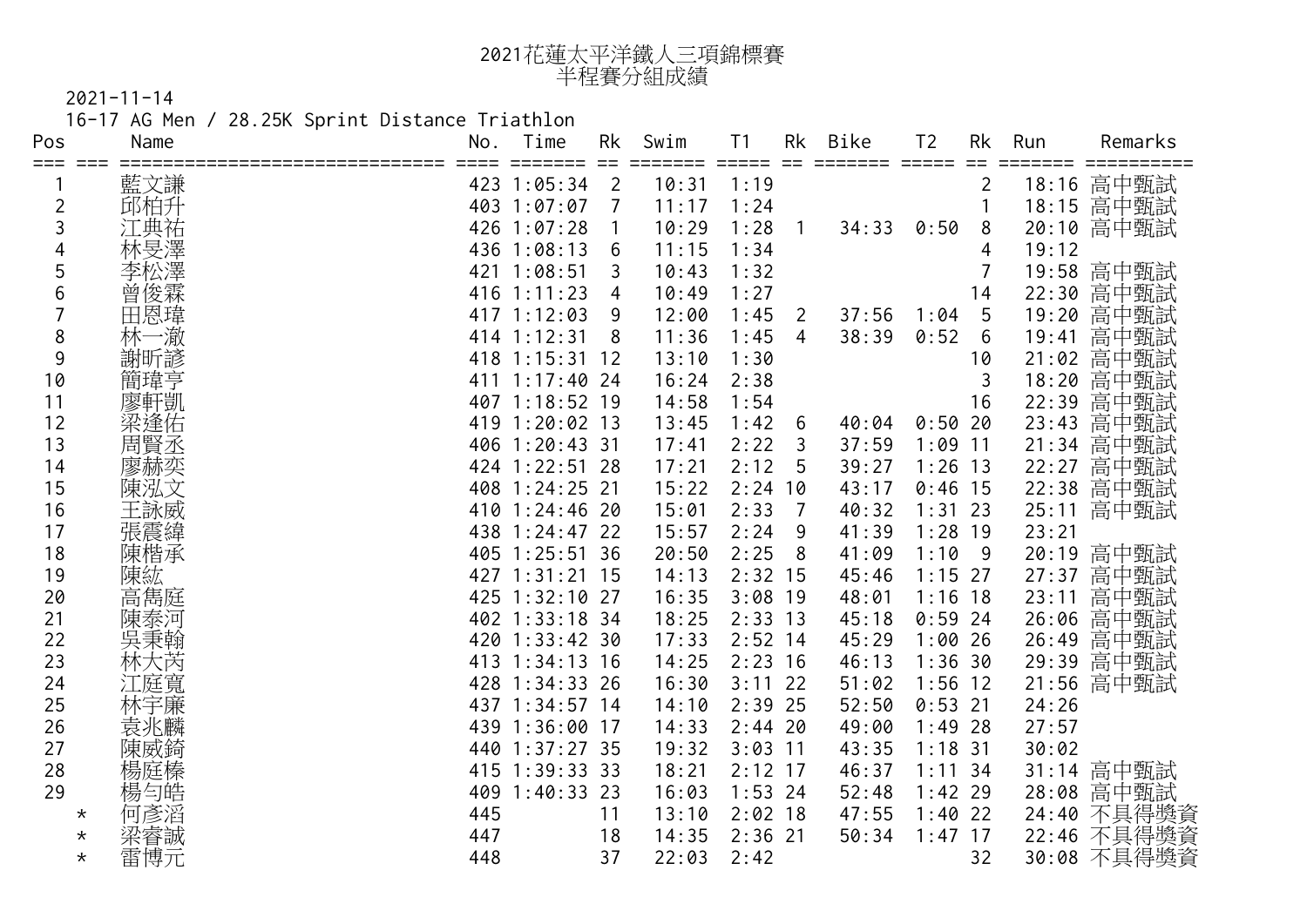| DNF 吳圹<br>$\star$<br>$\star$<br>$\star$<br>林立宇 |                                                                                                                                                                                                                            | 446<br>443<br>25<br>32 <sup>°</sup><br>444<br>404<br>10<br>442<br>29<br>422                  | 16:27<br>17:42<br>12:18<br>17:24<br>$10:50$ 1:29 | 12 <sup>2</sup><br>$3:26$ 26<br>$1:44$ 23<br>$1:38$ 28 $1:32:40$<br>$2:48$ 27 1:26:37 | 51:48   | 45:00 1:17 25<br>53:44 1:57 33<br>2:23 |       | 26:18 SWIM DNF不<br>30:26 不具得獎資<br>不具得獎資<br>高中甄試 |
|------------------------------------------------|----------------------------------------------------------------------------------------------------------------------------------------------------------------------------------------------------------------------------|----------------------------------------------------------------------------------------------|--------------------------------------------------|---------------------------------------------------------------------------------------|---------|----------------------------------------|-------|-------------------------------------------------|
| 判: 黃金宏/TPE<br>裁                                | 賽事資訊: Swim 750 m/1 lap; Bike 22.5 km/1 lap; Run 5 km/1 lap<br>事環境: Water temperature 24 C; Air temperature 20-22 C; Wetsuit swim<br>仲裁委員: 劉玉峰/TPE; 汪錦德/TPE; 張延廷/TPE; 潘瑞根 <mark>/TPE; 龔家</mark> 龍/TPE; 劉錫鑫/TPE; 毛念祖/TPE     | 計時: Chinese Taipei Triathlon Association Print 2021-11-14, 13:31:31                          |                                                  |                                                                                       |         |                                        |       |                                                 |
| $2021 - 11 - 14$<br>Pos<br>Name                | Women Team Relay / 28.25K Sprint Distance Triathlon                                                                                                                                                                        | 2021花蓮太平洋鐵人三項錦標賽<br>Time<br>No.<br>Rk                                                        | 半程賽分組成績<br>Swim                                  | T1                                                                                    | Rk Bike | T2<br>Rk                               | Run   | Remarks                                         |
| 裁<br>判:<br>黃金宏/TPE                             | 簡晨(人予).鄭安茹.陳湘寧<br>賽事資訊: Swim 750 m/1 lap; Bike 22.5 km/1 lap; Run 5 km/1 lap<br>賽事環境: Water temperature 24 C; Air temperature 20-22 C; Wetsuit swim<br>仲裁委員: 劉玉峰/TPE; 汪錦德/TPE; 張延廷/TPE; 潘瑞根/TPE; 龔家龍/TPE; 劉錫鑫/TPE; 毛念祖/TPE | $611$ 1:29:42 1 12:49<br>計時: Chinese Taipei Triathlon Association Print 2021-11-14, 13:31:31 |                                                  | $2:00$ 1                                                                              | 47:54   | 0:51                                   | 26:10 |                                                 |
|                                                |                                                                                                                                                                                                                            |                                                                                              |                                                  |                                                                                       |         |                                        |       |                                                 |
|                                                |                                                                                                                                                                                                                            | GIHA                                                                                         |                                                  |                                                                                       |         |                                        |       |                                                 |

10 12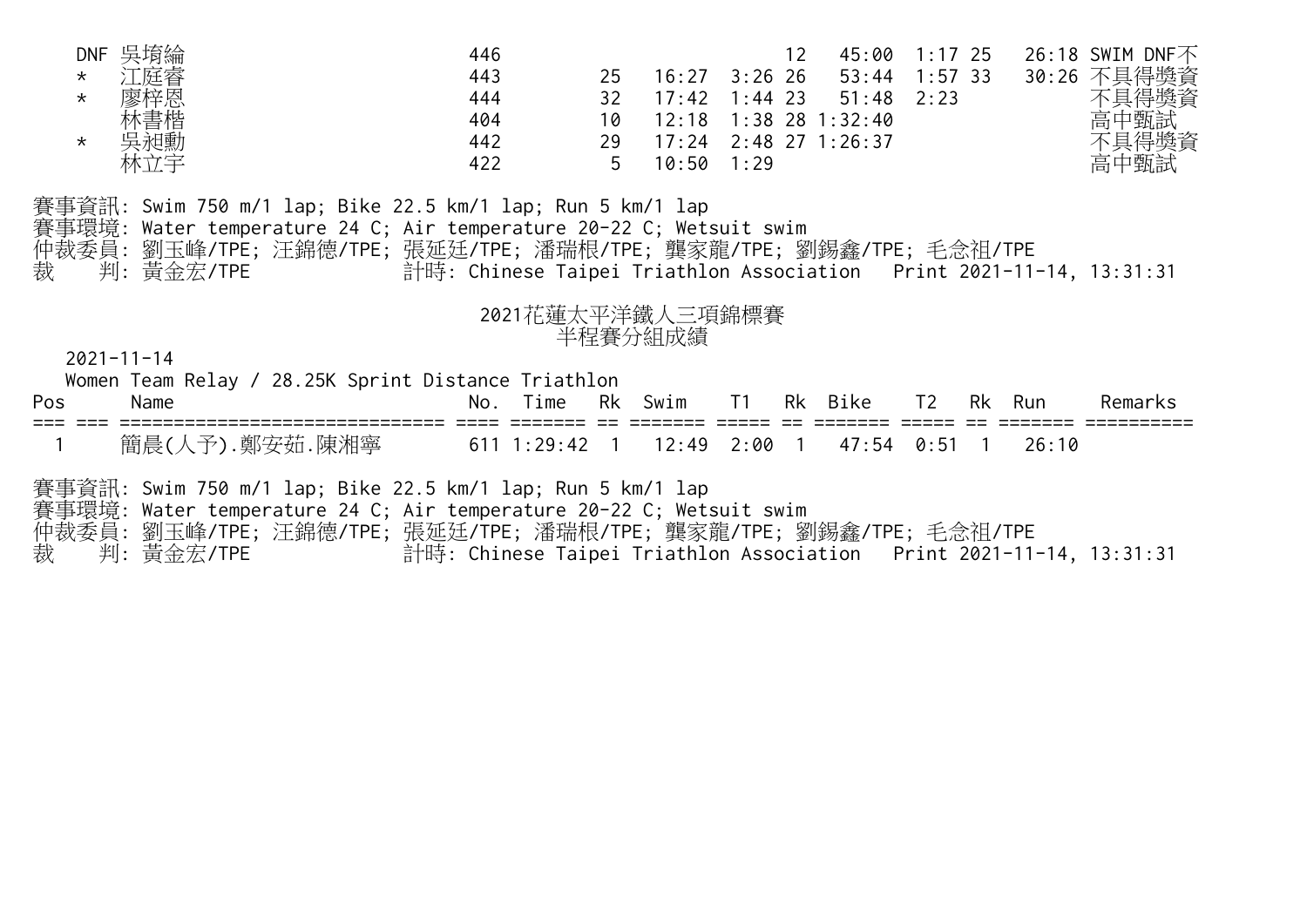

M+W Mix Team Relay / 28.25K Sprint Distance Triathlon

| Pos            | Name                                                                                       |                                                                     | No. Time        | Rk             | Swim             | T1         |                         | Rk Bike        | T <sub>2</sub>             | Rk           | Run    | Remarks      |
|----------------|--------------------------------------------------------------------------------------------|---------------------------------------------------------------------|-----------------|----------------|------------------|------------|-------------------------|----------------|----------------------------|--------------|--------|--------------|
|                | 許程傑.邱宇任.陳依凡                                                                                |                                                                     | 619 1:16:18 3   |                | $-15:23$ 1:44 1  |            |                         | 35:58          | 0:59                       | 2            | 22:16  |              |
| $\overline{2}$ | 陳玲葦.楊家熏.盧嘉偉                                                                                |                                                                     | 617 1:17:20 1   |                | 12:52            | $1:54$ 2   |                         | 40:52          | 0:49                       | $\mathbf{1}$ | 20:54  |              |
|                | 葉兆容.葉文崎.葉光宬                                                                                |                                                                     | $618$ 1:28:36 2 |                | 14:14            | $2:23 \t3$ |                         | 145:51         | 0:57                       | 3            | 25:12  |              |
|                | 張恩誠.洪韡華.留郁琪                                                                                |                                                                     | 620 2:15:28 4   |                | 31:51            | 3:12       |                         | 51:00:31       | $1:25$ 4                   |              | 38:31  |              |
|                | DSQ 王筑萱.鄭慶嘉.蔡宗祐                                                                            | 616                                                                 |                 |                |                  |            |                         | 56:05 1:19 5   |                            |              |        | 44:13 SWIM異常 |
|                | 賽事資訊: Swim 750 m/1 lap; Bike 22.5 km/1 lap; <mark>Run 5 km/1 lap</mark>                    |                                                                     |                 |                |                  |            |                         |                |                            |              |        |              |
|                | 賽事環境: Water temperature 24 C; Air temperatu <mark>re 20-</mark> 22 C; Wetsuit swim         |                                                                     |                 |                |                  |            |                         |                |                            |              |        |              |
|                | 仲裁委員:劉玉峰/TPE;汪錦德/TPE;張延廷/TPE;潘 <mark>瑞根/TPE;</mark> 龔家龍/ <mark>TP</mark> E;劉錫鑫/TPE;毛念祖/TPE |                                                                     |                 |                |                  |            |                         |                |                            |              |        |              |
| 裁              | 判:黃金宏/TPE                                                                                  | 計時: Chinese Taipei Triathlon Association Print 2021-11-14, 13:31:31 |                 |                |                  |            |                         |                |                            |              |        |              |
|                |                                                                                            |                                                                     |                 |                |                  |            |                         |                |                            |              |        |              |
|                |                                                                                            |                                                                     |                 |                |                  |            |                         |                |                            |              |        |              |
|                |                                                                                            |                                                                     |                 |                | 2021花蓮太平洋鐵人三項錦標賽 |            |                         |                |                            |              |        |              |
|                |                                                                                            |                                                                     |                 |                | 半程賽分組成績          |            |                         |                |                            |              |        |              |
|                | $2021 - 11 - 14$                                                                           |                                                                     |                 |                |                  |            |                         |                |                            |              |        |              |
|                | Men Team Relay / 28.25K Sprint Distance Triathlon<br>Name                                  |                                                                     | No. Time        | Rk             | Swim             | T1         |                         | Rk Bike        | T <sub>2</sub>             |              | Rk Run | Remarks      |
|                |                                                                                            |                                                                     | ==========      |                |                  |            |                         |                |                            |              |        |              |
|                | 胡紳宏.雍苡脩.許政憲                                                                                |                                                                     | $632$ 1:07:23   |                | 10:13            | 1:39       | $\overline{\mathbf{2}}$ | 36:05          | $0:33$ 2                   |              | 18:55  |              |
|                | 高振翔.譚啟倫.丁偉宸                                                                                |                                                                     | 631 1:13:29     | 5              | 15:25            | 1:47       | $\sqrt{1}$              | 34:06          | $0:48$ 4                   |              | 21:25  |              |
| 3              | 張証崴.吳晉暘.劉力綱                                                                                |                                                                     | $627$ 1:14:44   | $\overline{2}$ | 12:27            | 1:52       | $\overline{4}$          | 39:33          | $1:04$ 3                   |              | 19:49  |              |
|                | 劉昊恩. 周承鈞. 陳相博                                                                              |                                                                     | 633 1:16:24 4   |                | 14:37            | 1:46       | $\sqrt{3}$              | 36:23          | 0:43:5                     |              | 22:56  |              |
| 5              | 謝齊祥.蔡又傑.李昇璟                                                                                |                                                                     | 630 1:16:47 3   |                | 12:57            | $2:00$ 5   |                         | 43:25          | $0:48$ 1                   |              | 17:38  |              |
| Pos            | 陳光輝.蘇柏諺.姚任謙<br>DSQ 張育致.洪崇耀.張育致                                                             | 629                                                                 | $628$ 1:57:46 6 |                | 25:31            | 4:13       | $\overline{7}$<br>6     | 52:33<br>51:36 | $4:53 \quad 7$<br>$2:08$ 6 |              | 30:37  | 25:35 SWIM異常 |

賽事環境: Water temperature 24 C; Air temperature 20-22 C; Wetsuit swim 仲裁委員: 劉玉峰/TPE; 汪錦德/TPE; 張延廷/TPE; 潘瑞根/TPE; 龔家龍/TPE; 劉錫鑫/TPE; 毛念祖/TPE 裁 判: 黃金宏/TPE 計時: Chinese Taipei Triathlon Association Print 2021-11-14, 13:31:31